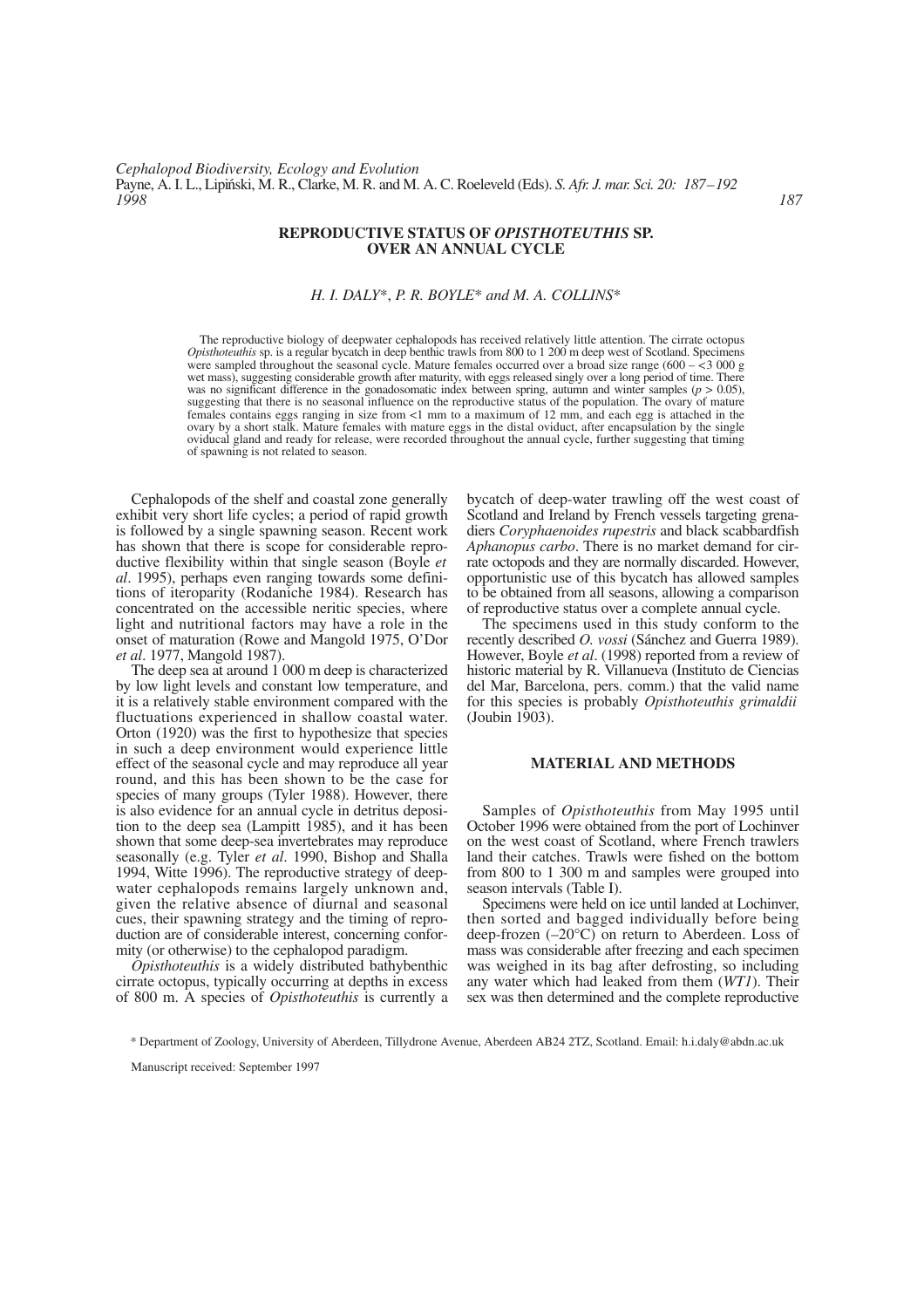|                                                                         | Number of specimens       |                     |               |  |  |
|-------------------------------------------------------------------------|---------------------------|---------------------|---------------|--|--|
| Season and date landed                                                  | Males                     | Females             | Total         |  |  |
| Spring<br>24/03/96<br>12/04/96                                          | 15<br>11                  | 6<br>$\overline{4}$ | 21<br>15      |  |  |
| Summer<br>08/05/95-12/05/95<br>28/05/95-12/06/95<br>18/06/95 - 20/06/95 | 8<br>$\overline{2}$<br>28 | 12<br>24            | 20<br>3<br>52 |  |  |
| Autumn<br>10/09/96-16/09/96<br>03/10/96                                 | 34<br>$\Omega$            | 11<br>3             | 45<br>3       |  |  |
| Winter<br>31/12/95-04/01/96<br>29/01/96                                 | 13<br>44                  | 30<br>9             | 43<br>53      |  |  |
| Total sample                                                            | 155                       | 100                 | 255           |  |  |

Table I: Summary of *Opisthoteuthis* sp. samples procured

system dissected out, weighed and examined. The total body mass (*WT1*) was recorded without water loss, but because the complete gonad had to be dissected out prior to weighing, there may have been some water loss. A trial with 200 animals showed that a mean of 14.6% of *WT1* was lost as water after defrosting. It could not be determined if the water loss was equal from all tissues. All specimens received the same treatment to allow seasonal comparisons.

Females were divided into two categories, pre-breeding and breeding, using the presence of a mature encapsulated egg in the distal portion of the oviduct ready for release as the criterion for defining a breeding female. The genital complex, comprising the gonad, oviducal gland and ducts, was dissected whole and weighed to the nearest 0.1 g (*GCM*). The gonadosomatic index (*GSI*) was calculated using the *GCM* and the body mass (*WT1*) minus the *GCM*. Each ovary was opened before preservation in 10% phosphate-buffered formalin to allow eggs to separate for quantitative analysis. The total number of eggs in categories of >2 and <2 mm were counted, using a binocular microscope, in 32 females over a wide range of body size (9 from spring, 10 from autumn and 13 from winter).

## **RESULTS**

The relationship between body mass and genital complex mass for all males and females in the whole sample (Fig. 1) is linear  $(r^2 = 0.714$  for females and 0.839 for males). There is a striking difference in apparent investment in reproductive tissue between the



Fig. 1: Relationship between body mass and genital complex mass for *Opisthoteuthis* sp. males and females during all seasons

sexes, with relative gonad size approximately 10 times greater in females than in males of equivalent body size (slope  $= 0.03$  for females and 0.003 for males). No males or females from any season were identified as "spent".

The means and ranges of body mass and gonadosomatic indices for females from each season are shown in Table II. The *GSI* range and mean for the summer sample is underestimated because the ovaries were fixed in formalin before weighing, resulting in some shrinkage. There were no frozen ovaries available to allow a correction for the effect of fixation to be calculated, and consequently the summer sample was not included in further analysis. Although the *GSI*s for spring, autumn and winter may also be slightly underestimated, those seasons were given the same treatment and are comparable. The overall mean *GSI* for spring, autumn and winter was 2.88. Analysis of variance revealed no significant difference between the mean *GSI* in the spring, autumn and winter samples  $(F = 2.32)$ ,  $p > 0.05$ ).

Breeding females were identified by the presence of a mature encapsulated egg in the distal oviduct. The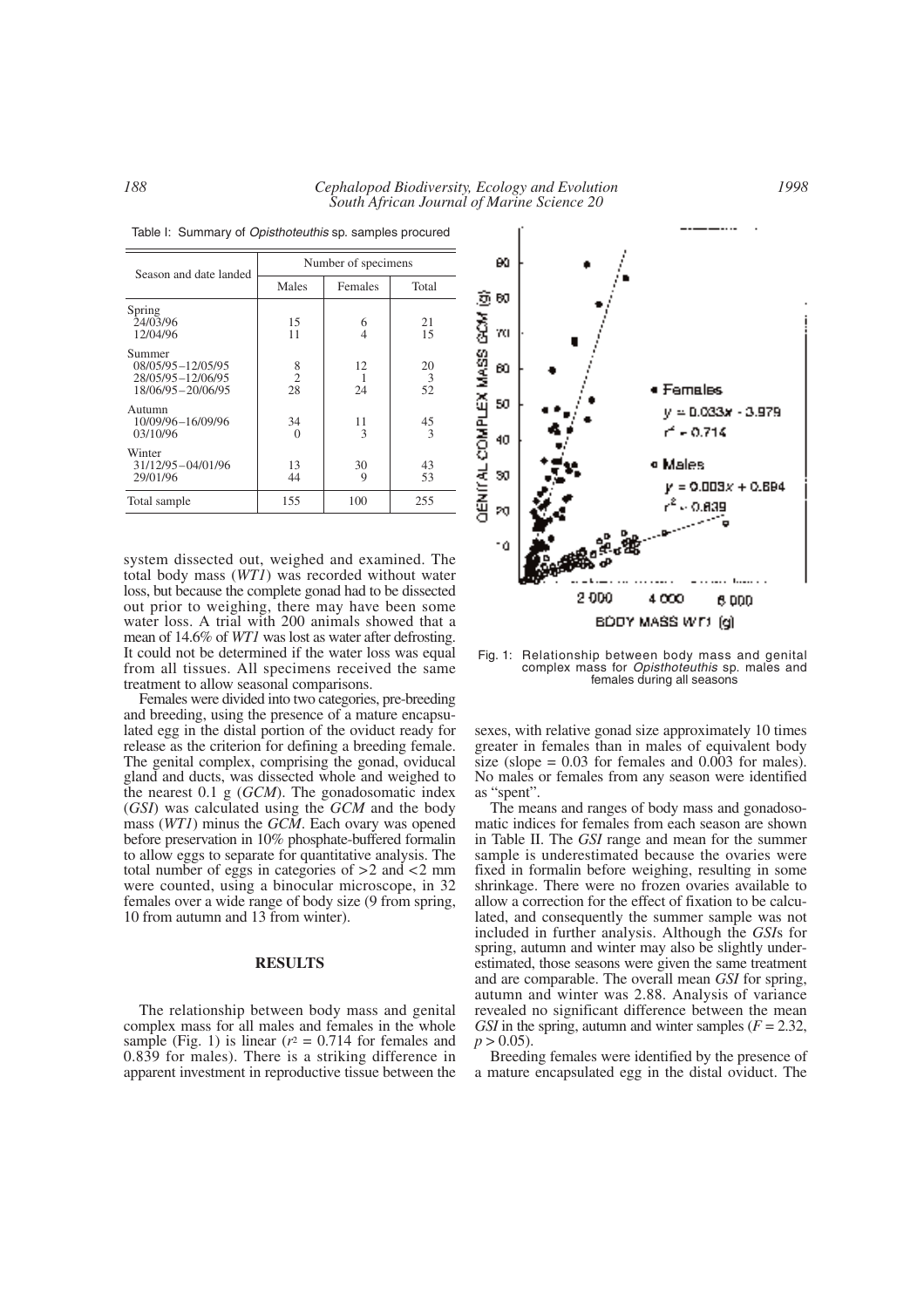



relationships between *WT1* and *GCM* in pre-breeding and breeding females (Fig. 2) show some overlap between the two groups. Owing to the method by which the reproductive state of females was determined, it is possible that some of the overlap between the breeding and pre-breeding groups can be explained by the erroneous identification of a breeding female between spawning events as pre-breeding. As all females >800 g body mass were breeding, any possible error in identification only applies to small females



Fig. 3: Relationship between body mass and genital complex mass for *Opisthoteuthis* sp. females in spring, summer, autumn and winter

which had recently commenced spawning. Maturity is attained at a body mass of  $500-\overline{800}$  g, i.e. the size at maturity is not defined precisely. The genital complex constituted a mean of 2.62% of the total body mass in mature females, with a range of 1.5–7%. Breeding females were observed during all four seasons and covered a broad size range, from around 500 g to almost 3 000 g.

The relationship between body mass and genital complex mass for females sorted by season is shown in Figure 3. The summer sample has a slightly shallower slope (0.024) than the other seasons, although this may be an artefact of the fixation of the specimens in this group. The reproductive systems in the summer sample were processed before the other samples and were preserved in formalin before they could be weighed, resulting in some shrinkage. The other three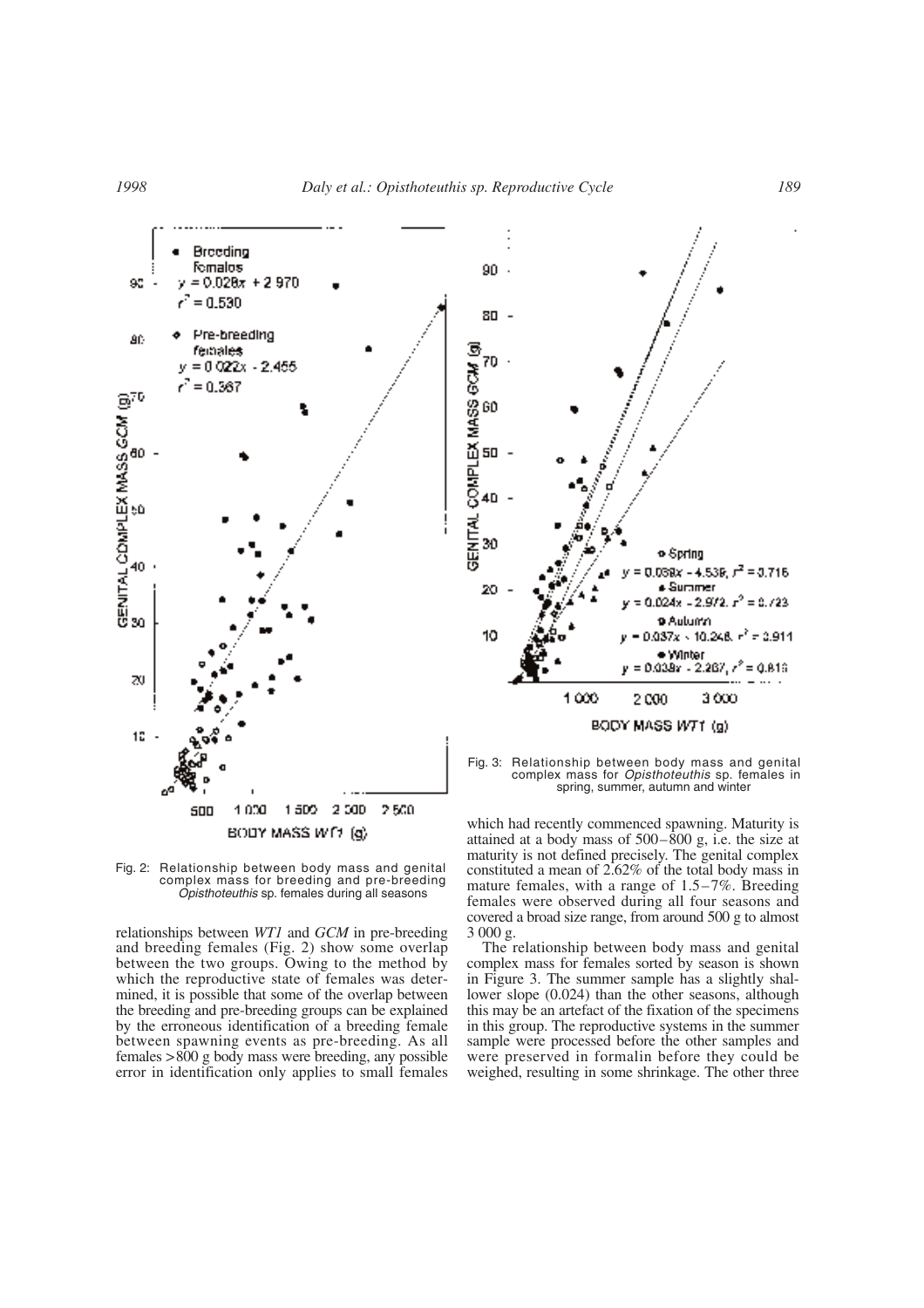| Season            | Mean | WT1          | Mean | GSI           |  |
|-------------------|------|--------------|------|---------------|--|
|                   | WT1  | range        | GSI  | range         |  |
| Spring $(n = 10)$ | 660  | $230 - 1322$ | 2.89 | $1.43 - 7.09$ |  |
| Summer $(n = 28)$ | 932  | $99 - 2017$  | 2.33 | $0.21 - 4.83$ |  |
| Autumn $(n = 11)$ | 742  | $362 - 1412$ | 1.97 | $0.84 - 3.53$ |  |
| Winter $(n = 33)$ | 769  | $169 - 2959$ | 2.99 | $0.48 - 6.97$ |  |

Table II: Summary of means and ranges of body mass (*WT1*) and gonadosomatic index (*GSI*) for some of the *Opisthoteuthis* sp. females sampled in each season

seasonal samples, in which the genital complex was weighed immediately after thawing, have similar slopes in their relationships (0.036, 0.037 and 0.038 for spring, autumn and winter respectively), showing that the relationships between body mass and genital complex mass did not vary significantly by season. Analysis of covariance revealed no significant difference between the spring, autumn and winter relationships shown in Figure 3 ( $F = 0.60, p > 0.05$ ).

Ovarian eggs reached a maximum length of 12 mm,

and in mature females, a full size range of eggs (<1 mm to mature 12 mm eggs) was always present in the distal oviduct. The eggs in the ovary were arranged on short strings around finger-like extensions of the epithelium of the internal ovary wall. The most mature eggs were usually found at the tip of each extension. Breeding females typically had a total of 1 000–2 000 eggs in the ovary (Table III), predominantly eggs <2 mm long.

Total numbers of ovarian eggs were expressed per gramme body mass to remove the effect of body size; the results are shown in Table III. The mean number of eggs per gramme body mass is 2.02 for spring, 1.78 for autumn and 1.51 for winter. Analysis of variance again revealed no significant differences among the three seasons  $(F = 1.10, p > 0.05)$ .

#### **DISCUSSION**

The seasonal cycle of reproduction has been described for many incirrate octopods (Boyle and Knobloch

Table III: Body mass (*WT1*), maturity, genital complex mass, *GCM*, *GSI*, number of eggs and number of eggs per gramme body mass in a size range of *Opisthoteuthis* sp. females caught in spring, autumn and winter. There were no females available for egg counts from the summer-caught animals. Mature animals were identified by the presence of an encapsulated egg in the distal oviduct

| Season | WT1(g)  | Maturity | $GCM$ (g) | <b>GSI</b> | Number of eggs | Number of eggs<br>per gramme<br>body mass |
|--------|---------|----------|-----------|------------|----------------|-------------------------------------------|
| Spring | 230     | Immature | 4.28      | 1.90       | 323            | 1.40                                      |
|        | 233     | Immature | 3.44      | 1.50       | 244            | 1.05                                      |
|        | 273     | Immature | 6.92      | 2.60       | 396            | 1.45                                      |
|        | 376     | Immature | 5.30      | 1.43       | 1 1 2 5        | 2.99                                      |
|        | 537     | Mature   | 9.40      | 1.78       | 1 4 6 2        | 2.72                                      |
|        | 650     | Immature | 14.90     | 2.35       | 2097           | 3.23                                      |
|        | 730     | Mature   | 48.34     | 7.09       | 2 100          | 2.88                                      |
|        | 1 0 6 9 | Mature   | 42.20     | 4.11       | 1839           | 1.72                                      |
|        | 1 1 8 2 | Mature   | 28.80     | 2.50       | 897            | 0.76                                      |
| Autumn | 362     | Immature | 3.02      | 0.84       | 901            | 2.49                                      |
|        | 384     | Immature | 5.10      | 1.35       | 716            | 1.86                                      |
|        | 391     | Immature | 3.31      | 0.85       | 1 0 2 0        | 2.61                                      |
|        | 633     | Immature | 11.02     | 1.77       | 1 1 4 3        | 1.81                                      |
|        | 640     | Mature   | 25.14     | 4.09       | 1 4 2 9        | 2.23                                      |
|        | 753     | Immature | 9.71      | 1.31       | 1 3 8 7        | 1.84                                      |
|        | 991     | Mature   | 31.44     | 3.28       | 1 0 6 4        | 1.07                                      |
|        | 998     | Mature   | 34.05     | 3.53       | 1673           | 1.68                                      |
|        | 1 2 2 0 | Mature   | 40.56     | 3.44       | 1638           | 1.34                                      |
|        | 1412    | Mature   | 42.70     | 3.12       | 1 1 7 3        | 0.83                                      |
| Winter | 169     | Immature | 0.80      | 0.48       | 137            | 0.81                                      |
|        | 280     | Immature | 6.01      | 2.19       | 754            | 2.69                                      |
|        | 525     | Immature | 2.49      | 0.48       | 270            | 0.51                                      |
|        | 559     | Mature   | 17.56     | 3.24       | 1 3 4 7        | 2.41                                      |
|        | 706     | Immature | 25.92     | 3.81       | 982            | 1.39                                      |
|        | 808     | Mature   | 29.20     | 3.75       | 1505           | 1.86                                      |
|        | 1 0 9 4 | Mature   | 38.50     | 3.65       | 2 1 8 3        | 1.99                                      |
|        | 1533    | Mature   | 68.30     | 4.66       | 1717           | 1.12                                      |
|        | 1878    | Mature   | 89.57     | 5.01       | 2763           | 1.47                                      |
|        | 2959    | Mature   | 85.78     | 2.99       | 2459           | 0.83                                      |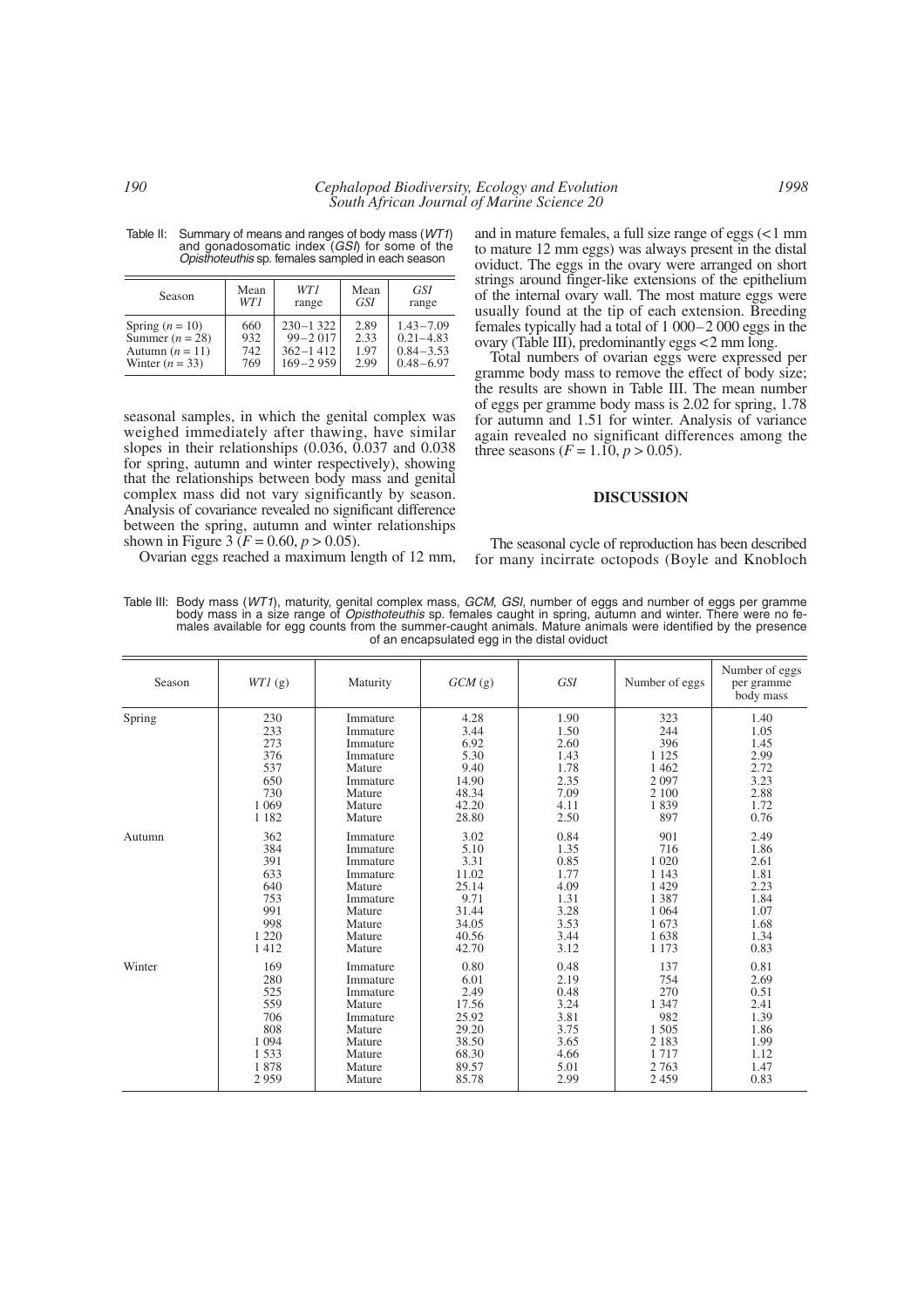1983, Forsythe and Hanlon 1988, Cortez *et al*. 1995), but studies of cirrate reproduction strongly suggest that cirrates breed continuously, i.e. with no seasonal preference (Mangold 1987, Villanueva 1992). The broad range in body size of mature female *Opisthoteuthis* sp. indicates considerable somatic growth while the females are breeding, a situation rarely seen among incirrate cephalopods, where females generally die shortly after spawning. Although incirrate cephalopods have a reputation for rapid growth (Forsythe and Van Heukelem 1987), many species in the deep sea have been shown to have slow rates of growth (Gage *et al*. 1986, Koslow 1996). As growth is closely related to temperature, deep-sea cirrates probably also grow slowly, so it can be hypothesized that they may have a lifespan of several years.

The *GSI* in *Opisthoteuthis* sp. is very low in comparison with that of other octopods, with an overall mean of 2.88% and a maximum of 7%. The *GSI* of incirrate octopods such as *Eledone cirrhosa* may reach almost 19% in the field (Boyle and Knobloch 1983) and <36% under aquarium conditions (Boyle and Knobloch 1984). The comparatively small *GSI* in *Opisthoteuthis* sp. provides further evidence for an alternative reproductive strategy, with the investment in reproduction spread over a lengthy period and eggs maturing a few at a time. However, the very gelatinous nature of cirrate octopod bodies will mean that reproductive investment may be undervalued in these terms. Only expression of dry gonad mass against dry mass of animal (or in energy terms) would allow their total investment in reproduction to be compared to that of incirrates.

The anatomy of the cirrate female reproductive system also differs from that of incirrates, with only the left oviduct and oviducal gland functional (Villanueva 1992). Mature cirrate eggs have toughened external coats which are secreted around them as they pass through the single oviducal gland. The broad size frequency of oocytes, from <1 mm in the ovary to 12 mm encapsulated eggs in the distal oviduct, is consistent with an interpretation of continuous production of eggs throughout the adult life. The eggs are released singly and are likely to give rise to completely benthic hatchlings (Boletzky 1987).

A noteworthy feature of *Opisthoteuthis* sp. reproduction is the formation of thin membranous follicles around maturing eggs. When the egg is mature the follicle splits open and releases it into the lumen of the ovary. From there it moves along the proximal oviduct, and through the oviducal gland. The "empty" follicles remain attached in the ovary and become shrivelled after the egg is released. Other data (Boyle and Daly in prep.) show that the number of follicles increases linearly with body size, which lends credence to a suggestion that follicles are not reabsorbed and that follicle number represents an index of the egg-laying record over the female's lifetime. The egg follicles of *Opisthoteuthis* sp. and their value in estimating actual fecundity will be described in greater detail in a subsequent paper.

In contrast with incirrate cephalopods, the deep-sea cirrate *Opisthoteuthis* sp. appears to have adopted a non-seasonal reproductive strategy, with mature breeding females found throughout the year, and no significant differences between relative reproductive development or relative egg numbers between seasons.

#### **ACKNOWLEDGEMENTS**

We are grateful to the skippers and crews of the French trawlers landing at Lochinver for their help in obtaining specimens, and to the fishery officers and port staff for their co-operation. We also thank Dr G. Williamson, Kessock, Inverness, for his assistance in maintaining this access to material, and Dr M. Vecchione of the National Marine Fisheries Services, Washington, D. C., USA, and an anonymous reviewer for their valuable comments on an earlier draft.

## **LITERATURE CITED**

- BISHOP, J. D. D. and S. H. SHALLA 1994 Discrete seasonal reproduction in an abyssal peracarid crustacean. *Deep-Sea Res*. **41**(11/12): 1789–1800.
- BOLETZKY, S. von 1987 Embryonic phase. In *Cephalopod Life Cycles*. **2**. *Comparative Reviews*. Boyle, P. R. (Ed.). London; Academic Press: 6–31.
- BOYLE, P. R., COLLINS, M. A. and G. R. WILLIAMSON 1998 — The cephalopod by-catch of deep-water trawling on the Hebrides slope. *J. mar. biol. Ass. U.K*. **78**(3): 1023–1026.
- BOYLE, P. R. and H. I. DALY (in preparation) Spawning mode and fecundity estimation in *Opisthoteuthis* sp.
- BOYLE, P. R. and D. KNOBLOCH 1983 The female reproductive cycle of the octopus, *Eledone cirrhosa. J. mar. biol. Ass. U.K*. **63**(1): 71–83.
- BOYLE, P. R. and D. KNOBLOCH 1984 Reproductive maturity in fresh and aquarium-held *Eledone cirrhosa* (Cephalopoda: Octopoda). *J. mar. biol. Ass. U.K*. **64**(3): 581–585.
- BOYLE, P. R, PIERCE, G. J. and L. C. HASTIE 1995 Flexible reproductive strategies in the squid *Loligo forbesi. Mar. Biol.* **121**(3): 501–508.
- CORTEZ, T., CASTRO, B .G. and A. GUERRA 1995 Reproduction and condition of female *Octopus mimus* (Mollusca: Cephalopoda). *Mar. Biol*. **123**(3): 505–510.
- FORSYTHE, J. W. and R. T. HANLON 1988 Behavior, body patterning and reproductive biology of *Octopus bimaculoides* from California. *Malacologia* **29**(1): 41–55.
- FORSYTHE, J. W. and W. F. VAN HEUKELEM 1987 Growth. In *Cephalopod Life Cycles*. **2**. *Comparative Reviews*. Boyle, P. R. (Ed.). London; Academic Press: 135–156.
- GAGE, J. D., TYLER, P. A. and D. NICHOLS 1986 Reproduction and growth of *Echinus acutus* var. *norvegicus* Dübeu & Korem and *E. elegans* Dübeu & Korem on the continental slope off Scotland. *J. expl mar. Biol. Ecol*. **101**(1, 2): 61–83.
- KOSLOW, J. A. 1996 Energetic and life-history patterns of